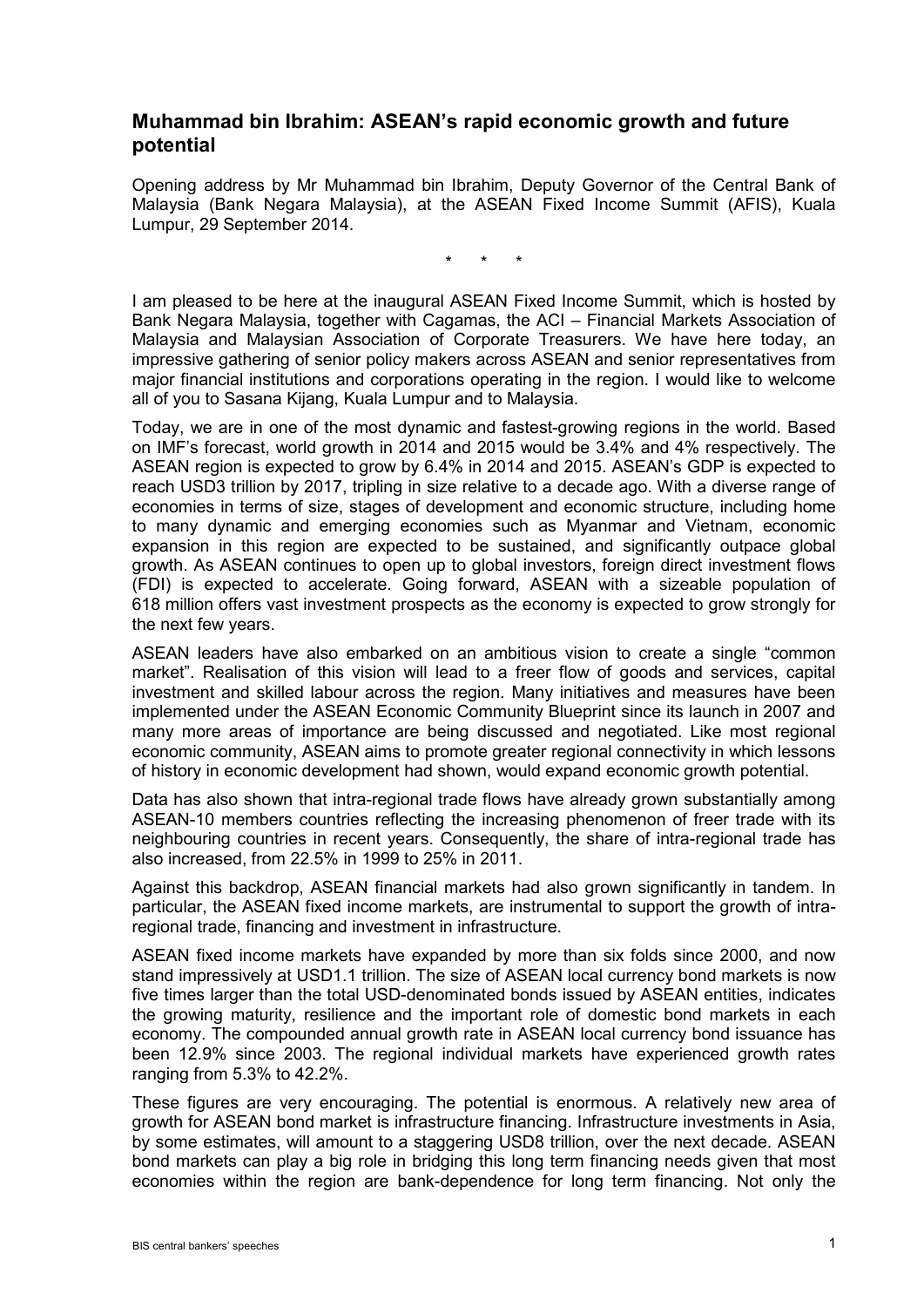economy would be better served by a new source of funds, but the risks of depending on the banking sector for long term financing would be greatly reduced.

However, formidable challenges still exist. The financial linkages between ASEAN fixed income markets are insignificant and intra-regional investments by ASEAN investors are still small. Malaysia, the largest fixed income market in ASEAN, has seen a fair share of nonresidents participation and investment. Despite the growth of our fixed income market and the substantial non-residents investment, the participation from other ASEAN countries is limited.

It would be a fair guesstimate that this is similar in other ASEAN fixed income markets. Within the ASEAN region, more than 90% of cross-border portfolio investment flows are still with advanced economies outside Asia.

For reserve management, Bank Negara Malaysia has for a number of years invested in both USD and local currency denominated Asian bonds. It has been an enriching experience investing in these markets. The many years of experience in our neighbours' financial markets has enabled us to have a hands-on understanding on the regulatory environments and nuances of the Asia local currency debt markets. For example, liquidity is a challenge in most markets, including the Malaysian, for some issuances. But it can be overcome if we look at the issue from a fresh perspective.

Another area is the underdeveloped repo markets and hold-to-maturity behaviours of Asian investors that reduce liquidity, an important investment criteria for many investors. In addition, the non-uniform regulatory environment across regional markets pose significant resource and capacity challenges that prevent ASEAN fixed income market to function as a single large market. These shortcomings add to the complexities and cost in investing in the region, thus making it less attractive to potential investors.

Collectively, there is much more that can be done. The capacity and capability of the domestic players need to be elevated and to enable them to efficiently facilitate regional investment by providing to would be investors up-to-date and comprehensive information and advice on credit, regulatory requirements and tax implication. Equally important, they should be able to effectively offer ancillary services such as FX and interest rate hedging and securities custody services. More should also be done to promote the participation of domestic long-term investors such as insurance companies and pension fund into the region. Through these measures the intention to recycle Asian savings and surplus funds for the productive use of the region would be realised.

Malaysia has taken several steps to develop its market to facilitate cross border investment activities. Over the years, we have liberalized foreign exchange administration rules to make it easier for domestic investors to invest abroad and for foreign investors to invest in Ringgit assets.

With this progressive liberalization, ASEAN investors can now buy Ringgit assets from the region or any part of the world. Together with the Malaysian Securities Commission, we have introduced a transparent and facilitative framework for the issuance and subscription of ringgit and foreign-currency denominated Sukuk and bonds in Malaysia. Our efforts have resulted in a growing trend of regional issuers participating in our domestic market.

A leading Indonesian oil palm plantation company was the most recent issuer in Malaysian domestic bond market, issuing MYR500 million Islamic securities, its second securities issuances. Other Asian issuers that have tapped the Malaysian domestic bond market include two other Indonesia's palm oil plantation companies, a Hong Kong based global supply chain company, Korean banks and corporations. As at September 2014, the total issuances by non-residents, including ASEAN issuers, amounted to 58 issuances. This accounts to a total of MYR20.5 billion (USD6.5 billion equivalent).

We are a firm believer in cooperation between financial markets. In enhancing market infrastructure connectivity and linkages, we have also collaborated with Euroclear and Hong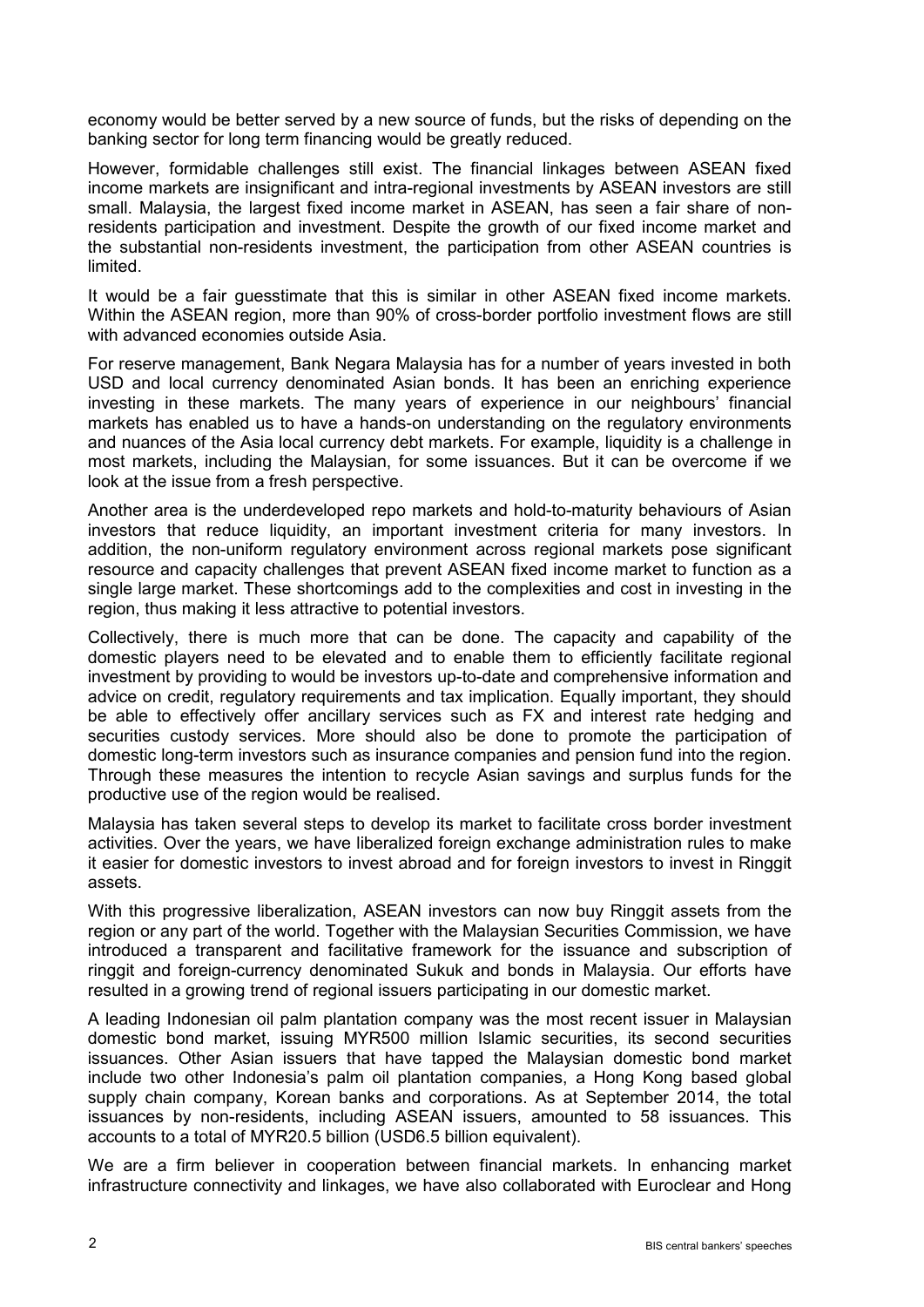Kong Monetary Authority to facilitate custody services of Ringgit securities by launching a platform for cross-border investment and settlement of debt securities. This would promote greater efficiency in cross-border debt securities settlement and would strengthen the capacity for debt securities issuances in the region. Accompanying this development, the domestic Real Time Gross Settlement System, known as RENTAS, has been upgraded. Its capability has been extended to act as a central depository and settlement for foreign securities. RENTAS now includes US Dollar and Renminbi securities. Earlier this month, Cagamas' inaugural Renminbi 1.5 billion bond issuance, the largest to date by an ASEAN corporate entity, was deposited and settled via domestic payment system, RENTAS. This success affirms the readiness of our infrastructure to serve as a platform for foreign currency issuances.

The growth prospect and potential in ASEAN is tremendous. Our previous cooperation, initiatives and efforts have been very fruitful and beneficial for the region as a whole.

Looking forward, in further enhancing regional financial integration and strategizing towards a more dynamic ASEAN financial market, there are many proposals and ideas that can be pursued.

Among these proposals, which would provide significant benefits to our fixed income markets is the need to implement a regional framework to mutually recognize approvals in domestic jurisdiction which will be deemed approved in other ASEAN member country jurisdictions. This effort should be expedited to provide issuance flexibilities and accelerate intra-regional cross border issuance. Much has been discussed and deliberated on this subject matter. It is timely to put idea into action. The benefits are significant, as ASEAN issuers will be able to raise long-term domestic currency funding not only from their onshore investors but across the region. Issuers would have access to a wider base of investors. A wider source of funding would also potentially enable them to better match funding and investment needs. Such a framework would also expedite the issuers' compliance with regulatory process, leading to a shorter time to market, which would result in more reasonable cost issuance.

Another bold step is to recognize the credit rating given by the domestic credit rating agency for domestic currency bond or sukuk issuance. Such recognition ought to be given should the rating agency had long enough credit cycle to prove its rating reliance. Domestic rating agencies have better local knowledge and insights. The rating methodologies are similar, technical model-driven and back tested. In addition, most domestic rating agencies have international partners for technical assistance, standard and quality assurance.

Before I conclude, there are some ideas that could contribute to the further integration of our fixed income markets. Firstly, a crucial driver for greater financial integration is the availability of efficient and effective financial intermediaries. We should look to enhance and better connect the network of intermediaries in the region as it would support the development of a strong and integrated market.

With the agreement of the region's regulatory authorities, this can be achieved through the formation of a regional dealers' network for the primary and secondary market. Such regional dealers will help to distribute securities around the region and more importantly create the market to facilitate cross-border transactions. In doing so, it creates liquidity in the fixed income market, attracting greater foreign investors' participation and lowers the cost of funding. ASEAN corporates are thus able to tap into new markets and investors and widen their sources of financing. This contributes to greater depth and breadth of the regional fixed income market.

Secondly, as intra-regional trade within ASEAN is becoming more significant with further potential in intra-regional investments, another untapped area is the cross currency foreign exchange market, that could support regional settlement for trade and investment. ASEAN is well positioned to advocate the greater use of regional currencies that will further enhance and deepen regional financial integration via use of regional currencies for trade settlement. The cost of hedging the exchange rate risk will be lower thus it promotes efficiency in trade